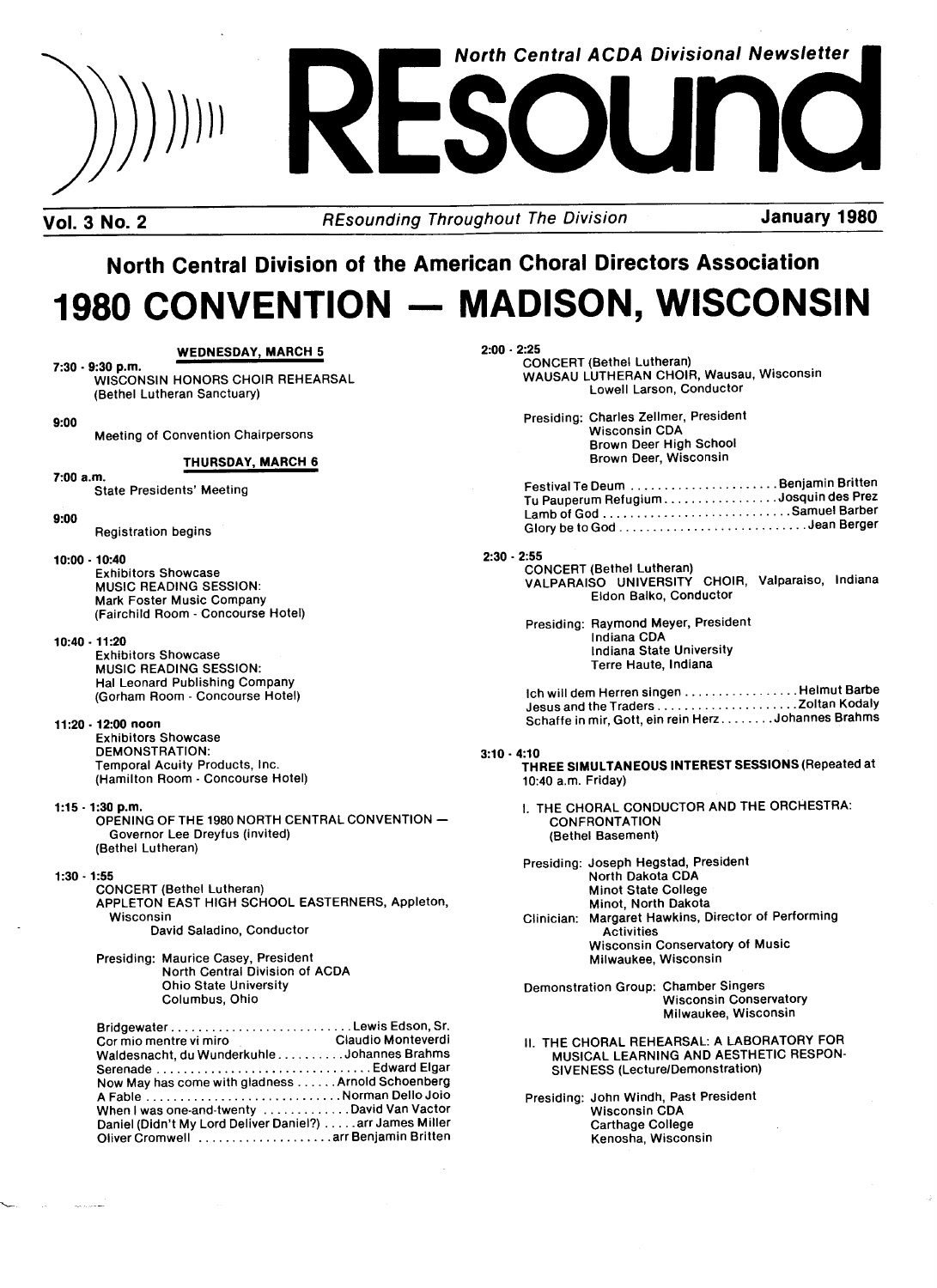#### Thursday, March 6th (Continued)

Clinicians: Charles Leonhard University of lllinois Champaign/Urbana, Illinois

> Brian Gorelich, Graduate Assistant in Choral Music University of Illinois Champaign/Urbana, Illinois

Demonstration Group: Lawrence Conservatory Chamber Singers Karle Erickson, Conductor Lawrence University Appleton, Wisconsin

III. THE JUNIOR HIGH CHORAL EXPERIENCE: A VOCAL **PROCESS** (Methodist Dining Room) Presiding: Kerchal Armstrong, President South Dakota CDA Sioux Falls College Sioux Falls, South Dakota Clinician: Doreen Rao, Conductor Glen EIIyn Children's Choir Glen Ellyn, Illinois

Demonstration Group: Sun Prairie High School Freshman Choir Mary Schmid, Conductor

Demonstration Group: (To be announced) (Friday Morning)

#### 4:20 . 5:20

TWO SIMULTANEOUS INTEREST SESSIONS (Bepeated Friday Afternoon)

(Methodist Sanctuary)

## I. STUDENT SESSION

Presiding: Bill Wyman, North Central Chairperson, Subcommittee on Youth and Student Activities Director of Choral Activities Nebraska Wesleyan College Lincoln, Nebraska Clinicians: Karle Erickson, Past President North Central Division ACDA Lawrence University Appleton, Wisconsin John Leman University of Cincinnati Cincinnati, Ohio

Demonstration Group: Beaver Dam High School Beaver Dam, Wisconsin Tom Badke, Conductor

11. SCOPE PBEPABATION CLINIC (Methodist Chapel)

Presiding: Boyd Bacon, President Nebraska CDA Columbus High School Columbus, Nebraska Clinician: Robert Bergt Southern Illinois University Carbondale, Illinois

5:30

HOSPITALITY HOUP State Presidents and Presidents-Elect

7:30 . 7:55

CONCEPT (Bethel Sanctuary) UNIVERSITY OF WISCONSIN CONCERT CHOIR, Madison, Wisconsin

Robert Fountain, Conductor

#### Presiding: Karle Erickson, Past President North Central Division ACDA Lawrence University Appleton, Wisconsin

| Why art Thou So Heavy, O My Soul? Henry Loosemore |  |
|---------------------------------------------------|--|
|                                                   |  |
| The Unknown Region William Schuman                |  |
|                                                   |  |
|                                                   |  |

8:00 . 9:00

CLINIC: CHOBAL PEDAGOGY (Bethel Sanctuary)

Presiding: Karle Erickson Lawrence University Appleton, Wisconsin Clinician: Robert Fountain University of Wisconsin Madison, Wisconsin

Demonstration Group: University of Wisconsin Concert Choir

Madison, Wisconsin

9:10 .10:00

**CONCERT** RACINE DAIRY STATEMEN and PHILHARMONICS<br>(Barbershop Chorus) (Sweet Adelines Quartet) (Sweet Adelines Quartet) Doug Miller, Director

Presiding: Bill Diekhoff, President-Elect Wisconsin CDA Washington Park High School Racine, Wisconsin

## 10:00

**RECEPTION AND AFTERGLOW** (Concourse Pool) RACINE DAIRY STATESMAN and PHILHARMONICS

#### FRIDAY, MARCH 7

 $9:00 - 9:25$  a.m. CONCEPT (Bethel Sanctuary) OHIO STATE UNIVERSITY SCARLET AND GRAY SHOW J. Eugene MCKinley, Conductor Presiding: Richard Chitty Fort Dodge Community College Fort Dodge, Iowa Keep on Rollin' . . . . . . . . . . . . . . . . Bob Leinbach/arr MacHuff<br>(premier performance) Got to get You into my Life . . . Paul Mccartney/arr Ed Lojeski Zip-A-Dee-Doo-Dan ........ Allie wrubel/arr Boger Letson Can You Bead My Mind ...... John Williams/arr Dick Averre CHOPAL Highlights from Grease ...... arr Poger Emerson One from `A Chorus Line' Martin Hamlisch/arr Harry Simeone 9:30 . 9:55 CONCEPT (Bethel Sanctuary) CAMBRIDGE HIGH SCHOOL SYMPHONIC CHORALE, Cambridge, Ohio John Matheny, Conductor

> Presiding: Calvin Rogers, President Ohio ACDA Ashland College Ashland, Ohio

Four Motets 1. Help Us, 0 Lord 2. Thou, 0 Jehovah, Abideth Forever 3. Have Mercy on Us, 0 My Lord 4. Sing Ye Praises To Our King Commissioned Work ............... Deep Fiver arr Brian Trant A Jubliant Song Norman Dello Joio.................. Aaron Copland ......John Carter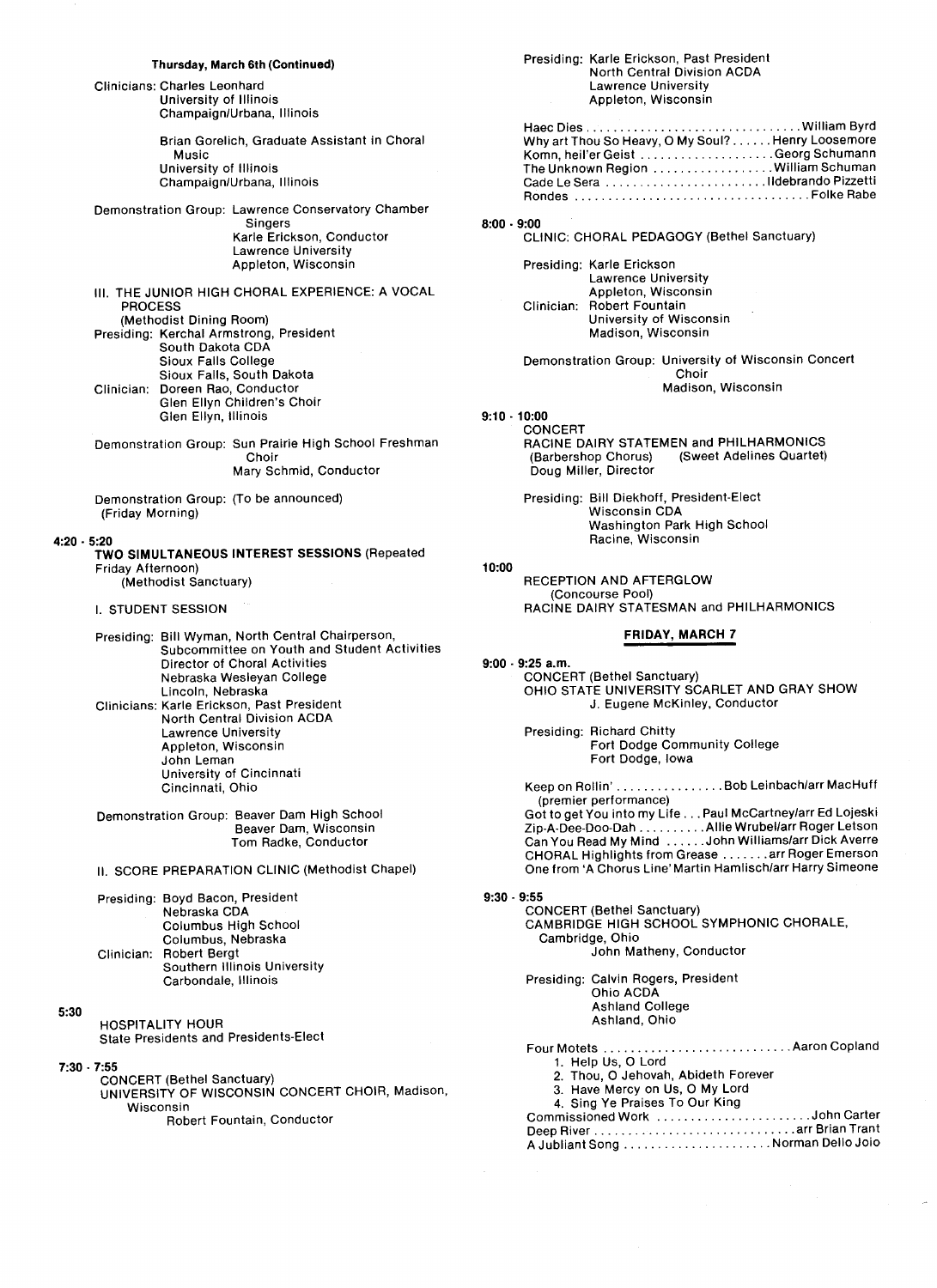$10:00 - 10:25$ 

**CONCERT (Bethel Sanctuary)<br>UNIVERSITY OF WISCONSIN-EAU CLAIRE-CONCERT<br>CHOIR, Eau Claire, WI** Morris D. Hayes, Conductor

Presiding: Harold Decker, Past President National ACDA, Chairman Choral Division, University of Illinois, Champaign/Urbana, Illinois

O Admirabile Commercium ................Jacob Handl Schaffe in Mir, Gott, ein rein Herz........Johannes Brahms Lamentaciones de Jeremias Propheta . . . . Alberto Ginastera

#### $10:40 \cdot 11:40$

THREE SIMULTANEOUS INTEREST SESSIONS (Repeated from Thursday Afternoon)

#### 12:00 Noon

Luncheon, State and Divisional Officers

#### $1:15 - 1:40$  p.m.

CONCERT (Bethel Sanctuary) ANDERSON COLLEGE MALE CHORUS, Anderson, Indiana Eugene Miller, Conductor

Presiding: Michael Wade, Past President Indiana ACDA. Crown Point High School Crown Point, Indiana

| Widerspurch Franz Schubert             |
|----------------------------------------|
| Die NachtFranz Schubert                |
|                                        |
| Dum Medium Silentium Gordon Binkerd    |
| Send forth Thy Spirit F.J. Schuetky    |
| Dana, Dana Lajos Bardos-Gwynn Williams |

### $1:45 - 2:10$

- **CONCERT (Bethel Sanctuary)** LYONS TOWNSHIP HIGH SCHOOL TREBLE CHOIR, LaGrange, Illinois Lynne Bradley, Conductor
- Presiding: A. Dennis Sparger, President Illinois CDA **Belleville Area Community College** Belleville, Illinois

| Tri Zenske Sbory  Bedrich Smetana       |  |
|-----------------------------------------|--|
| Ma hvezda                               |  |
| Zapad slunce                            |  |
| Priletely vlastovicky                   |  |
| Commissioned Composition Daniel Pinkham |  |

#### $2:15 - 2:40$

CONCERT (Bethel Sanctuary)<br>LUTHER COLLEGE NORDIC CHOIR, Decorah, Iowa Weston Noble, Conductor

Presiding: Gloria L. Corbin, President Iowa CDA Clearlake Middle School Clearlake, Iowa

| Cantate Domino Jan Sweelinck                 |  |
|----------------------------------------------|--|
|                                              |  |
| Kyrie                                        |  |
| Gloria                                       |  |
| Agnus Dei                                    |  |
| Ye Were Sometimes Darkness  Randall Thompson |  |
|                                              |  |

| 2:50 - 3:50                                                                                                                                                                                                                                                                                                                                                                                                                                                                                                                                                                                                                                               |
|-----------------------------------------------------------------------------------------------------------------------------------------------------------------------------------------------------------------------------------------------------------------------------------------------------------------------------------------------------------------------------------------------------------------------------------------------------------------------------------------------------------------------------------------------------------------------------------------------------------------------------------------------------------|
| TWO SIMULTANEOUS INTEREST SESSIONS (Repeated<br>from Thursday Afternoon)                                                                                                                                                                                                                                                                                                                                                                                                                                                                                                                                                                                  |
| 4:00 - 5:00<br>THREE SIMULTANEOUS INTEREST SESSIONS (Repeated<br>at 9:00 a.m. Saturday, except the Madrigal Dinner)                                                                                                                                                                                                                                                                                                                                                                                                                                                                                                                                       |
| I. THE COMMUNITY CHORUS: ITS ORGANIZATION AND<br><b>OPERATION</b><br>(Bethel Basement)                                                                                                                                                                                                                                                                                                                                                                                                                                                                                                                                                                    |
| Presiding: Mary Lee Huber,<br>Financial Chair, NC ACDA<br>Divisional Convention 1980<br>Ellsworth Junior High School<br>Ellsworth, Wisconsin                                                                                                                                                                                                                                                                                                                                                                                                                                                                                                              |
| Clinicians: Paul Aliapoulis, Associate Dean<br>School of Music<br>Northwestern University<br>Evanston, Illinois<br>Michael Frazier, Conductor<br>Michael Frazier Chorale<br>Member of the Faculty<br>State University of New York<br><b>Buffalo, New York</b><br>Elmer Thomas, Conductor<br><b>Vocal Arts Ensemble of Cincinnati</b><br>Head of the Conducting Department<br><b>Conservatory of Music</b><br>Cincinnati, Ohio<br>Nina Monahan, Conductor<br>Kohler Oratorio Chorus, Sheboygan, Wisconsin<br>Assistant Conductor, Milwaukee Symphony<br>Chorus,<br>Milwaukee, Wisconsin<br>Choral Director, Greendale High School,<br>Greendale, Wisconsin |
| II. VOCAL HEALTH (Methodist Sanctuary)<br>CARING FOR VOICES: A VOCAL APPROACH TO CHORAL<br><b>SINGING</b><br>(Lecture/Demonstration)                                                                                                                                                                                                                                                                                                                                                                                                                                                                                                                      |
| Presiding: Diana J. Leland, President<br>Minnesota CDA<br>Edina West High School<br>Edina, Minnesota                                                                                                                                                                                                                                                                                                                                                                                                                                                                                                                                                      |
| Clinician: Leon Thurman<br>Mac Phail Center for the Arts<br>Minneapolis, Minnesota                                                                                                                                                                                                                                                                                                                                                                                                                                                                                                                                                                        |
| Demonstration Group: Mt. Horeb High School Choir<br>Greg Dennis, Conductor                                                                                                                                                                                                                                                                                                                                                                                                                                                                                                                                                                                |
| 4:00 - 7:00 (Admittance by special registration ONLY!<br>III. MADRIGAL DINNER (University of Wisconsin Memorial<br>Union, Great Hall)<br>ILLINOIS STATE UNIVERSITY MADRIGAL SINGERS,<br>Normal, Illinois<br>John W. Ferrell, Conductor                                                                                                                                                                                                                                                                                                                                                                                                                    |
| Thirty Carols, Songs, and Motets for the occasion of a<br>Madrigal Dinner. With Jugglers, Dancers, Court Jesters,<br>and Musicians.                                                                                                                                                                                                                                                                                                                                                                                                                                                                                                                       |

Partial Repertoire: Bella Fioretta - Arcadelt Occhi del mio cor Vita - Gesualdo Alfred Burt Carols (Set III) - Burt Psallite - Praetorius I Saw Three Ships - Fissinger A Great and Mighty Wonder - Fetler And Much More!

 $5:00$ 

**HOSPITALITY HOUR Convention Chairpersons and Committees**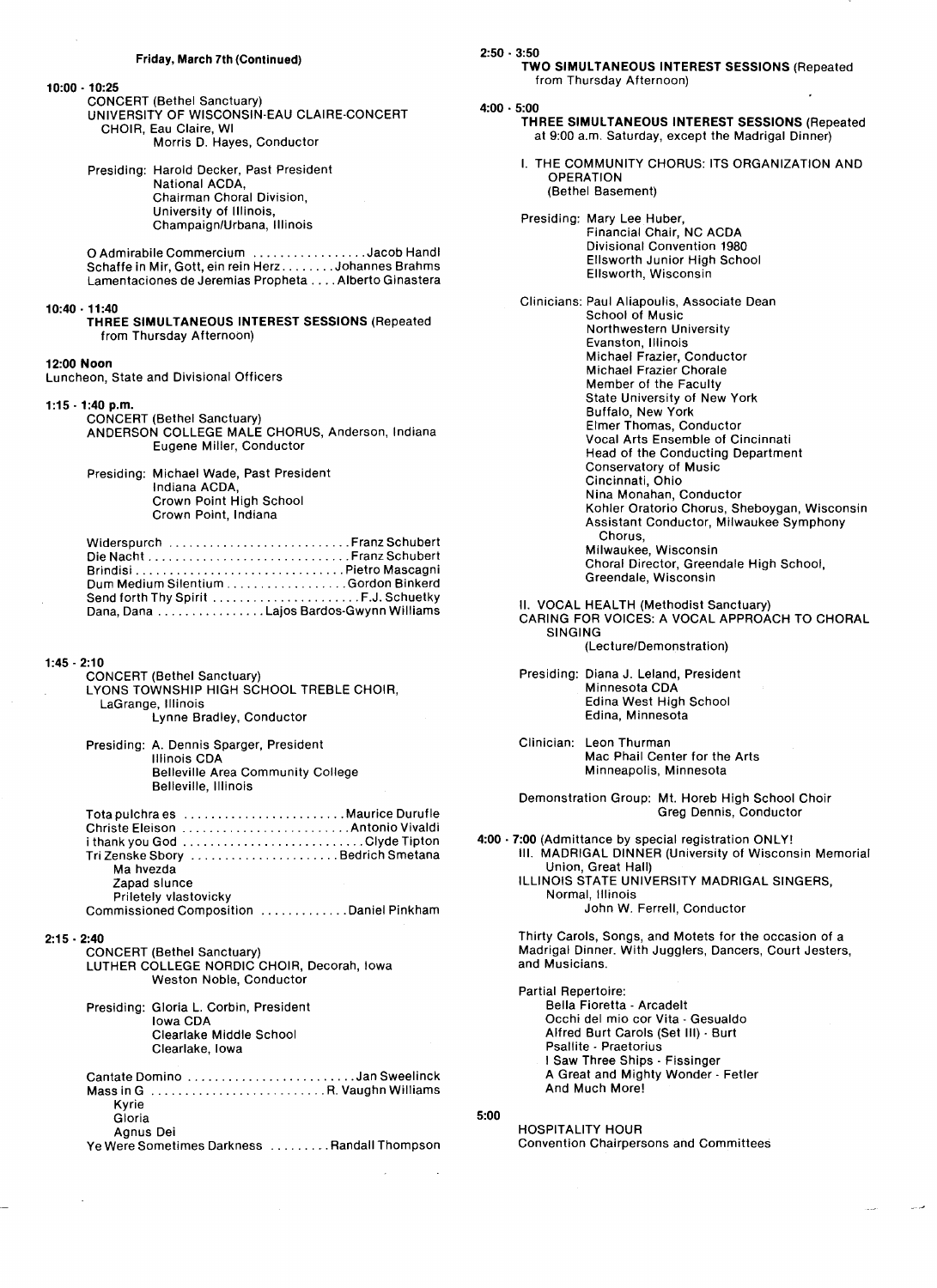#### Friday, March 7th (Continued)

#### 7:15 .10:00

CHURCH NIGHT (Bethel Lutheran)

#### 7:15 . 8:00

- CHURCH NIGHT SPECIAL INTEREST SESSIONS (Repeated at 8:05)
- A. THE CHURCH ORGAN AS A MEDIUM FOR CHORAL ACCOMPANIMENT (Bethel Lutheran Choir Loft)
- Presiding: Sterling Anderson First Presbyterian Church Wausau, Wisconsin
- Clincian: Paul Manz Mount Olive Lutheran Church Minneapolis, Minnesota
- 8. PLANNING CHUPCH MUSIC (Bethel Chapel)
- Presiding: William Erickson St. Eugene's Catholic Church Fox Point, Wisconsin
- Clinician: Father Elmer pfeil St. Francis Seminary School of Pastoral Ministry Director of the Liturgical Commission of the Boman Catholic Archdiocese of Milwaukee Milwaukee, Wisconsin
- C. THE CHILDREN'S CHORUS IN THE CHURCH PROGRAM (Methodist Sanctuary)
- Presiding: Chet Sommers, Past President Minnesota CDA Willmar Community College Willmar, Minnesota
- Clinician: Ron Nelson Westwood Lutheran Church Minneapolis, Minnesota
- D. PSALM SINGING: ITS ROOTS, PRACTICES, AND **MATERIALS** (Bethel Choir Boom)
- Presiding: William Schnell Glenbrook Senior High School Glenview, Illinois
- Clinician: Carl schalk Concordia Teachers College River Forest, Illinois

#### 8:05 . 8:50

## CHURCH SPECIAL INTEREST SESSIONS - REPEATED (Except the organ session with Paul Manz)

#### 9:00 .10:00

ECUMENICAL CHORAL EVENING PRAISE (Bethel Sanctuary)

In the magnificent setting of the nave of Bethel Lutheran Church, choral, organ and instrumental music are placed in the context of worship, continuing in the historic practice of offering lections, Psalms, canticles, and hymns in evening praise, Participants include:

#### Presiding Clergyman:

The Most Reverend George O. Wirz Auxiliary Bishop, Roman Catholic Diocese of Madison Homilist:

The Rev. Dr. Robert Borgwardt

Pastor, Bethel Lutheran Church, Madison Lector:

The Rev. Dr. Lee C. Moorehead

Pastor, First United Methodist Church, Madison

Organist: Dr. Paul Manz Mount Olive Lutheran Church, Minneapolis Choirs: Glenview Community Church, Glenview, lllinois Director: Ted Klinka

| Exultate Justi in Domino Lodovico da Viadana              |  |
|-----------------------------------------------------------|--|
| Agnus Dei Thomas Morley                                   |  |
|                                                           |  |
| How Excellent Thy Name Howard Hanson                      |  |
| O Clap Your Hands John Rutter                             |  |
|                                                           |  |
| Precious Lord, Take My Hand George Allen/arr Roy Ringwald |  |
| Mary's Canticle-Magnificat Noel Goemanne                  |  |
|                                                           |  |

Bethel Lutheran Church, Madison, Wisconsin Director: Lawrence G. Kelliher

### Brass Ensemble:

University of Wisconsin.Madison Brass Ensemble Director: William Bichardson, Associate Professor of Music

A complete service folder will be distributed at the entrance to the nave of Bethel Lutheran Church.

#### oRDEn oF woRSHip

#### Prelude

UW-Madison Brass Choir (Playing in Narthex)

Processional Hymn

ALL CREATURES OF OUR GOD AND KING (St. Francis of Assisi) (LASST UNS ERFREUEN)

#### Versicles and Responses

(Chanted)

#### The Psalmody

- Psalm 23 (In Hebrew cantilation)
- Psalm 32 Viadana
- Psalm 100 Rutter
- Psalm 8 Hanson + Psalm 1 -Mozart
- + Psalml3 -Butler
- 

#### Hymn

O GOD, O LORD OF HEAVEN AND EARTH (Martin Franzmann) (WITTENBERG NEW - Jan Bender)

#### The First Lesson

Exodus 15 (Song of Moses)

#### Hymn

WHEN IN 0UP MUSIC GOD IS GLOBIFIED (F. Pratt Green) (ENGELBEPG -Stan ford)

## Daniel 3:52-87 (Song of the Three Young Men)

## The Anthem

Precious Lord

## The Third Lesson

The Second Lesson

Bevelation 15 (Song of the Bedeemed)

#### The Anthem

Come Let Us Sing A Song of Joy (Double Choir) -Giovanni Gabrielli

#### The Homily

#### Hymn

GLOBY TO THEE MY GOD THIS NIGHT (Thomas Ken) (TALLIS CANON)

#### The Canticle

Magnificat - Goemanne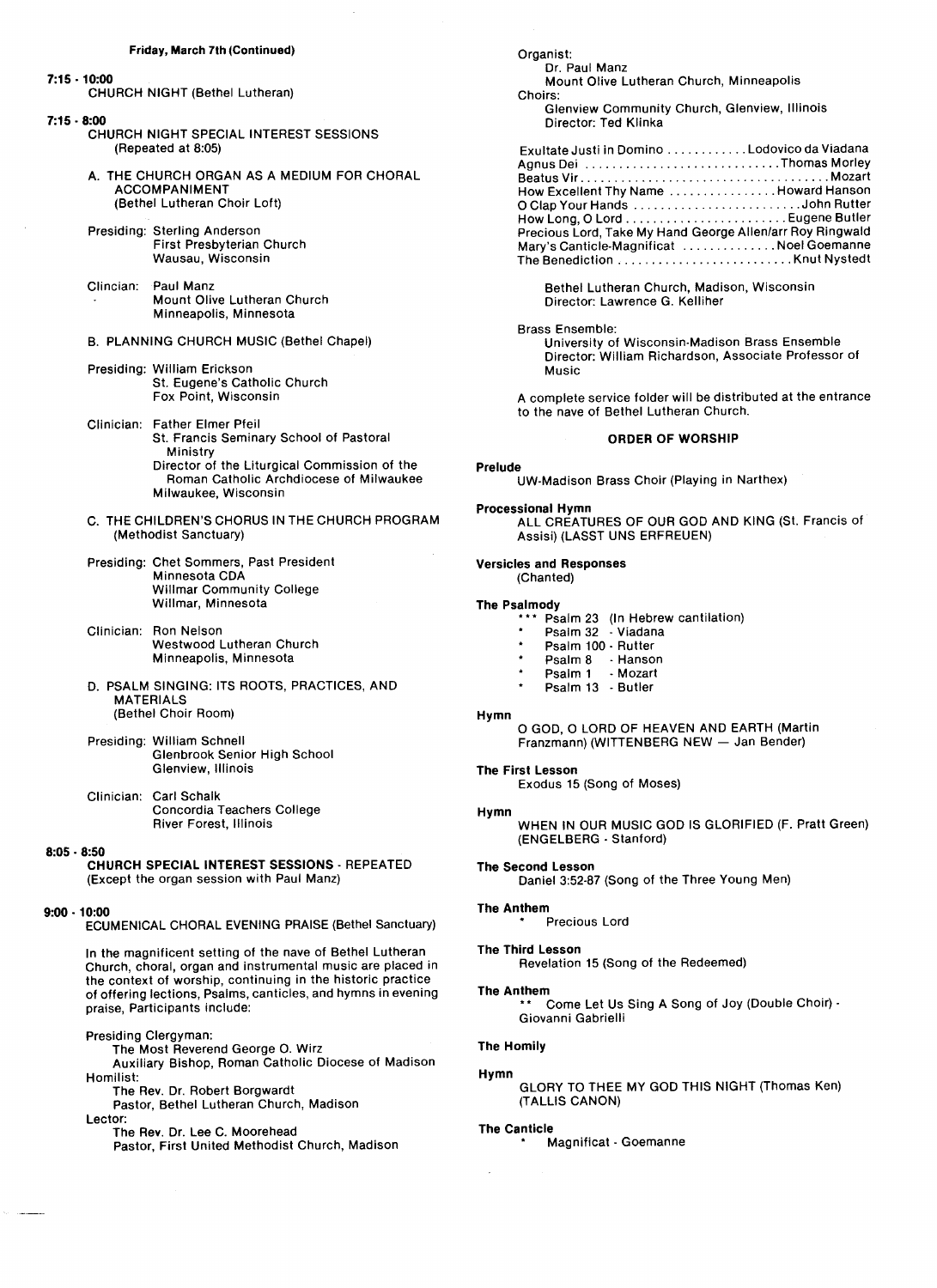## The Litany

(Chanted)

### The Collects

#### The Benediction

The Recessional Hymn

- PRAISE TO THE LORD, THE ALMIGHTY (Neander) (LOBE DEN HERREN)
	- **Hebrew Cantor**
	- **Glenview Choir** \*\* Bethel Choir
		- (Bethel Choir also on verse of hymns for choir alone plus descants as designated by Manz)

Glenview Choir seated rear balcony Bethel Choir seated in transepts doing divided choir number from the transepts

Bethel Choir processing and recessing with the clergy

10:00

HOSPITALITY HOUR Convention Dignitaries

## SATURDAY, MARCH 8

 $9:00 - 10:00$  a.m.

THREE SIMULTANEOUS INTEREST SESSIONS (All sessions except Ill, repeated from Friday afternoon)

I. COMMUNITY CHORUS (Bethel Basement)

- 11. VOCAL HEALTH (Methodist Sanctuary)
- III. MADRIGAL COSTUMES: EXPLANATION AND DEMONSTRATION (Concourse Pool)

Presiding: AI Hagen Shellrock High School Waverly, Iowa

Clinician: Maria schmidt Marsh field, Wisconsin

#### 1o:15 .10:40

CONCERT (Bethel Sanctuary) MOLINE SENIOR HIGH SCHOOL CHOIR, Moline, Illinois Calvin Hedegaard, Conductor

Presiding: Phillip Mark

National Treasurer ACDA Barrington High School Barrington, Illinois

Jubilate Deo Hans Leo Hassler Alleluia, Sing a New Song Paratum Cor Ejus Glory be to God Sergi Bachmaninoff Search Me and Know My Heart . . . James Fritschel Let Your Eye Be To The Lord . . ....... Daniel Moe Get Thyself Up; Now Rise . . . . . . Heinz Werner Zimmermann Sweet Canaan Clifford Taylor Jacobus Callus Antonio Vivaldi Precious Lord, Take My Hand ..... George N. Allen

## 11:00 -12:00 Noon

CONCERT (State Capital Rotunda)

Prelude: Madison West High School Brass Ensemble, Madison, WI John Pafoth, Conductor

AUGuSTANA COLLEGE CHOIB, Augustana, Illinois Donald Morrison, Conductor

#### WHEATON COLLEGE CHOIR, Wheaton, Illinois Rex Hicks, Conductor

Presiding: Rodney E. Witte, Assistant Chair North Central ACDA Division Convention 1980 Lafollette High School Madison, Wisconsin

#### AUGUSTANA

| Come Ye That Love The Lord arr Alice Parker        |  |
|----------------------------------------------------|--|
| Ubi Caritas  Maurice Durufle                       |  |
| Motet V: Komm, Jesu, KommJ.S. Bach                 |  |
| Hail Thou Gladdening LightA. Gretchaninoff         |  |
| From Five Songs Johannes Brahms                    |  |
| 1. Nachtwache no. 1                                |  |
| 2. Nachtwache no. 2                                |  |
| I'm Goin' To Sing arr Alice Parker and Robert Shaw |  |

#### WHEATON

| Der Barmherzige Samariter Joh. Nep. David.    |  |
|-----------------------------------------------|--|
| I Want to Walk as a Child Kathleen Thomerson. |  |
| Give Thanks unto the Lord   Robert Starer .   |  |

## $1:30 - 1:55$  p.m.

CONCERT (Bethel Sanctuary) GLEN ELLYN CHILDRENS CHORUS, Glen Ellyn, Illinois Doreen Bao, Conductor

Presiding: Mel Ivy, President Michigan CDA Western Michigan University Kalamazoo, Michigan

| Den Tod Niemand zwingen kunnt J. S. Bach     |  |
|----------------------------------------------|--|
| Denn du wirst meine Seele nicht in der Holle |  |
|                                              |  |
| On The King's Highway Gordon Binkerd         |  |
| Psalm 150 Benjamin Britten                   |  |

Wheaton College Symphony Orchestra Howard Whittacker, Conductor

#### 2:00 . 2:45

CONCEPT (Bethel Sanctuary) HONORS CHOIR, Singers from the State of Wisconsin's Colleges and Universities Kenneth Jennings, Conductor St. OIaf College, Northfield, Minnesota

Presiding: Colleen Kirk, President-Elect Florida State University Tallahassee, Florida

Fzeg i na coel i W.A. Mozart Sicut Cervus G. P. Palestrina Knut Nystedt Wondrous Cool, Thou Woodland Quiet . . . Johannes Brahms Rejoice In The Lamb .................... Benjamin Britten

Lawrence G. Kelliher, Organist

#### 3:15 -4:00

CONVENTION WPAP-UP (Concourse Hotel) (Convention Chairs, North Central Officers, and 1982 Planning Representative)

Note: We have delayed perilously long going to press so that we could provide you with as complete a program of events as possible. The above is a product of the services of the Pony Express plus numerous later communications via Ma Bell. We apologize in advance for any inadvertencies accruing from jammed wave lengths, short circuits from ear through brain to hand, and all varieties of writer's cramp. Attend the Convention and get it all straight.

Editor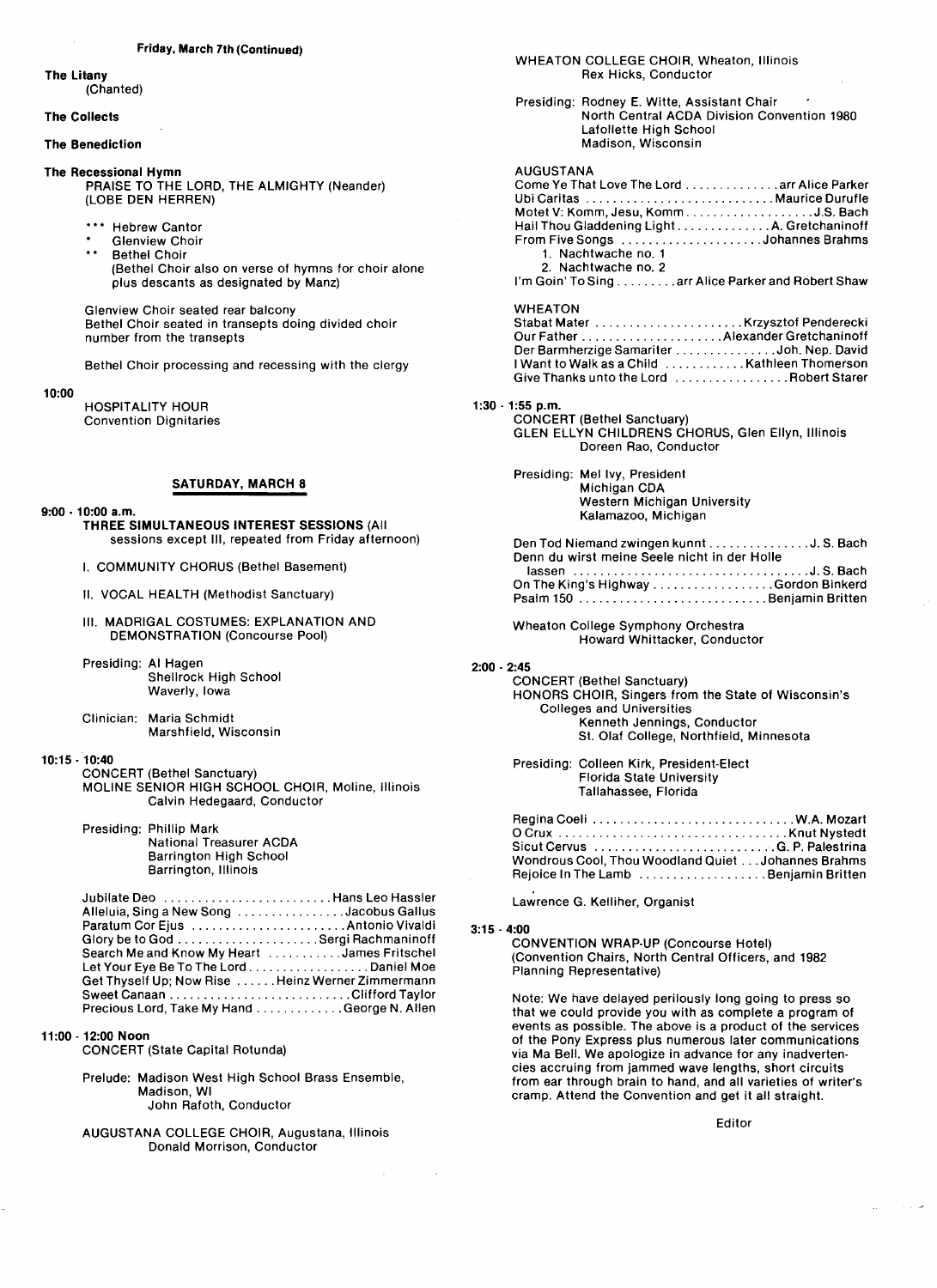## Audition Tapes For 1981

All ACDA`choral directors are invited to submit tapes of their organizations for the March '81 National ACDA Convention. We remind you that your competition is only with other organizations in your own classification (elementary, junior high, church choir, etc., etc.) whose tapes are received.

TAPES ARE DUE IN THE HANDS OF YOUR STATE PRESIDENT FEBBABY 1,1980.

Befer to the October issue of THE CHOPAL JOUBNAL for particulars and for the official appliction blank which MUST accompany your tape.

## There's An Element Of Truth ln:

Gardner's Philosophy: Brilliant opportunities are cleverly disguised as unsolvable problems.

Etorre's Observation: The other line moves faster.

Howe's Law: Every man has a scheme that doesn't work.

Law of Expectations: Negative expectations yield negative results. Positive expectations yield negative results.

Law of Selective Gravity: An object will fall so as to do the most damage.

Jenning's Corollary: The chance of the bread falling with jelly side down is directly proportional to the cost of the carpet,

Sattinger's Law of Electronics: lt works better if you plug it in.

Murphy's Law: (1) Nothing is as easy as it looks, (2) Everything takes longer than you think; and (3) If anything can go wrong, it will-at the worst possible time.

O'Toole's Commentary on Murphy: Murphy was an Optomist.

## President's Letter

I am pleased to report that North Central members care about North Central. Over sixty five percent of our eligible voters cast ballots in our recent election on the division split. This is a most impressive figure, given today's 10% return society, but l'm not really too surprised, as North Central became what it is today through a history of similar displays of concern.

At present, we must say "farewell" to our ten state North Central Division. On July 1, 1980, we will become two divisions. North Central will now be a six state division composed of Iowa, Minnesota, Nebraska, North Dakota, South Dakota and Wisconsin.

Conversely, we can herald and welcome the new four state Central Division. Membership in this division will be open only to those from Illinois, Indiana, Michigan and Ohio, a dynamic quartet if there ever was one.

The procedure following our membership's voice will include:

- a, Canvassing the six division presidents.
- b. A national vote will be taken by all active and life members to

change our constitution from six to seven divisions. The outcome of this vote to be concluded by March 1, 1980, will constitute the final word.

I personally have ambivalent feelings. I will surely miss the vigor, vitality, and strength developed by the 10 state North Central Division. But by the same token, I am heartened that it will give each of its new constituents an opportunity to grow, as it did earlier as a 10 state division. I feel privileged to share part of this phenomenon at this time.

I am pleased to announce the election of Charles Thomley of MCFarland, Wisconsin, as President-elect of North Central Division. As we all know, Charles has headed up a fabulous team who are planning our exciting Division convention in March at Madison. We can surely see what a great President North Central will have in the days ahead. I know that you will want to join me in congratulating Charles and pledge him your fullest support.

Resulting from both the recent elections, Charles Thomley will assume the presidency of the new North Central Division on July 1,1980 one year earlier than expected. I'm confident that you will see great things ahead under his leadership.

Much of great importance has transpired in North Central as of late. One of the significant by-products lies in the realization that Madison will host the last 10 state North Central Division Convention. There's no question that it will be long remembered as the greatest one yet. And 1'11 tell you one final thing: ''I WOULDN'T MISS MADISON IN MARCH IF I WERE A MEMBEB OF THE HONG KONG DIvl-SION". SEE YOU THERE !!!

Maurice, Casey, President

## Church Music Corner

Along with a concert by the Wausau Lutheran Choir, the program of the Madison Convention will include Church Night Special Interest Sessions (repeated) and an Ecumenical Choral Evening Praise. Could you ask for more? Let our people go!

## **Editor's Edifice**

There is a choral convention in Madison, March 6-8, for YOU. John R. Van Nice, Editor Findlay College Findlay, Ohio 45840